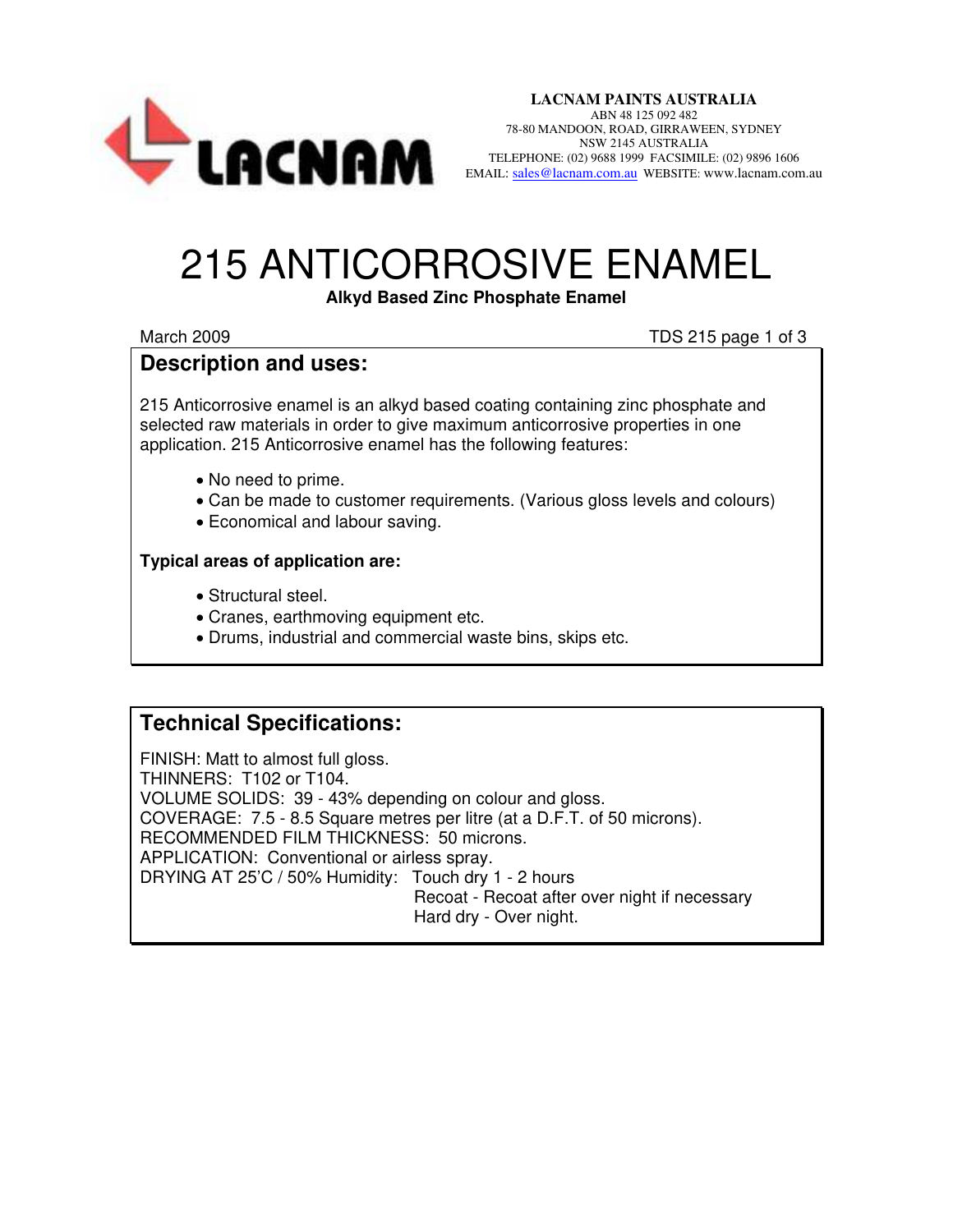# 215 ANTICORROSIVE ENAMEL

**Alkyd Based Zinc Phosphate Enamel** 

#### March 2009 **TDS 215 page 2 of 3**

| <b>APPLICATION DETAILS - PAINTING SYSTEMS</b> |                      |           |                                                             |  |  |  |  |
|-----------------------------------------------|----------------------|-----------|-------------------------------------------------------------|--|--|--|--|
| $D.F.T.$ um                                   |                      |           |                                                             |  |  |  |  |
| System                                        | 1 <sup>st</sup> Coat |           | 40-60 215 Anticorrosive enamel (Thinner T102 or T104)       |  |  |  |  |
|                                               | $2^{nd}$ Coat        | $25 - 50$ | <b>I</b> Optional (another application of 215 Anticorrosive |  |  |  |  |
|                                               |                      |           | enamel can be applied for further protection)               |  |  |  |  |

| $D.F.T.$ um |                      |  |                                                                                                      |  |  |
|-------------|----------------------|--|------------------------------------------------------------------------------------------------------|--|--|
| System      | 1 <sup>st</sup> Coat |  | 40-60   210 Standard metalprime (Thinner T102 or T104)                                               |  |  |
|             | $2^{nd}$ Coat        |  | 25-50 215 Anticorrosive enamel (this system achieves a<br>maximum level of zinc phosphate protection |  |  |

| <b>APPLICATION DETAILS - SURFACE PREPARATION</b> |                                             |             |  |  |  |  |
|--------------------------------------------------|---------------------------------------------|-------------|--|--|--|--|
| <b>SUBSTRATE</b>                                 | <b>DETAILS</b>                              | RECOMMENDED |  |  |  |  |
|                                                  |                                             | SYSTEM      |  |  |  |  |
| <b>Steel</b>                                     | Power tool clean to AS1627.2 class 2        | 1 or 2      |  |  |  |  |
|                                                  | Or abrasive blast clean to AS1627.4 Class 2 |             |  |  |  |  |

## **Surface Preparation:**

- When overcoating; Aged paint coatings should be tested for adhesion using Crosshatch or Crosscut methods. If aged paint coating lifts remove it.
- Remove all rust, oxides, millscale and lose paint from metal surface.
- Round off all sharp edges, welding joints and weld spatter.
- All surfaces to be painted should be clean and free from dust, dirt, oil, grease and moisture.
- All abrasive blast clean ferrous surfaces should be coated within 4 hours to avoid flash rusting.
- Do not apply at temperatures below 5' Celsius. Do not apply at relative humidity above 85%, or when the substrate surface is less than 3' Celsius above dewpoint.

**Equipment Application:** (Conventional or Airless Spray Recommended). As a Guide Use:

Brush or Roller - Suitable for small areas only.

Conventional Spray - 1.5 -2.0mm tip (or equivalent). Pressure pot set at 55 - 100kpa (8 - 15psi) and maintain gun air pressure 275 - 380kpa (40 -55psi).

Airless Spray – Use heavy-duty airless spray with 10 -15 "(0.25 – 0.38mm) plus tip and pump ratio 30:1